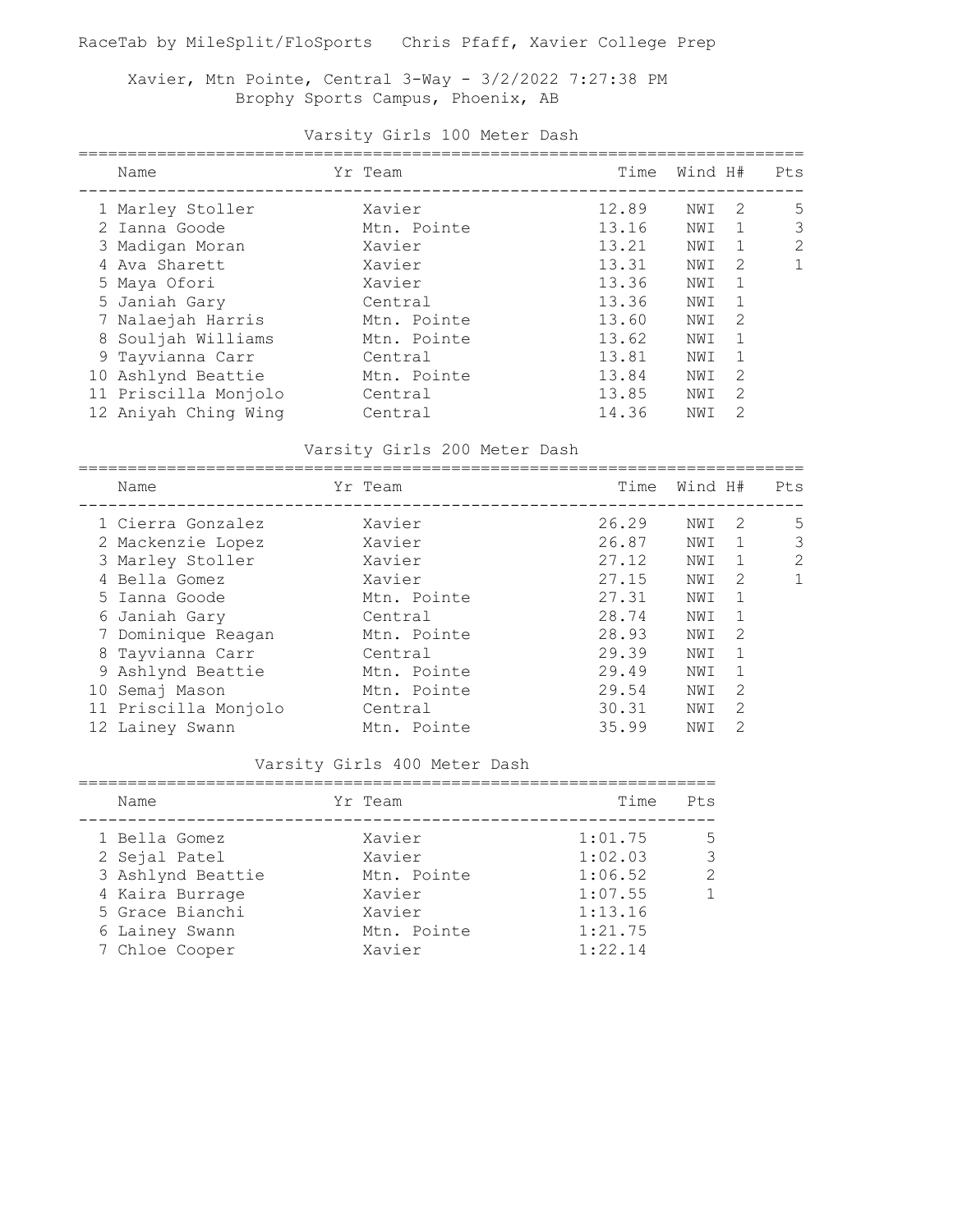| Varsity Girls 800 Meter Run |  |  |  |  |  |
|-----------------------------|--|--|--|--|--|
|-----------------------------|--|--|--|--|--|

| Name                                    |        | Time Pts |                |
|-----------------------------------------|--------|----------|----------------|
| 1 Tatum Goforth Mavier                  |        | 2:29.40  | 5              |
| 2 Mia Stoller Xavier                    |        | 2:33.50  | $\mathcal{S}$  |
| 3 Maria Benitez Xavier                  |        | 2:37.10  | $\overline{c}$ |
| 4 Tatyana Enriquez Mtn. Pointe 2:37.90  |        |          | $\mathbf{1}$   |
|                                         |        | 2:44.40  |                |
| 6 Karma Liburd Mtn. Pointe 2:54.30      |        |          |                |
| 7 Victoria Gordoa               Central |        | 2:54.90  |                |
| 8 Jimena Gutierrez Xavier               |        | 3:00.00  |                |
| 9 Sarai Arkeveld Xavier                 |        | 3:00.30  |                |
| 10 Mia Feix                             | Xavier | 3:00.80  |                |
| 11 Izzy Cerniglia Xavier                |        | 3:03.10  |                |
| 12 Elle Houle                           | Xavier | 3:03.50  |                |
| 13 Genevieve George Xavier              |        | 3:04.10  |                |
| 14 Dima Babawi                          | Xavier | 3:05.10  |                |
| 15 Sophia Corona Mavier                 |        | 3:05.20  |                |
| 16 Mary Hill                            | Xavier | 3:05.60  |                |
| 17 Sam Patton                           | Xavier | 3:07.40  |                |
| 18 Ade Luna                             | Xavier | 3:09.00  |                |
| 19 Zoe Lopez                            | Xavier | 3:09.50  |                |
| 20 Blakely Anderson Xavier              |        | 3:10.10  |                |
| 21 Carina Ferrigno Xavier               |        | 3:13.20  |                |
| 22 Bri Burgoz Xavier                    |        | 3:14.30  |                |
| 23 Itzel Atienzo Xavier                 |        | 3:16.90  |                |
| 24 Maddy Shilliday Xavier               |        | 3:21.90  |                |
| 25 Isabella Talmon Mtn. Pointe 3:22.20  |        |          |                |
| 26 Addison Mullen Mtn. Pointe           |        | 3:36.50  |                |

#### Varsity Girls 1600 Meter Run

| Name               | Yr Team     | Time    | Pts           |
|--------------------|-------------|---------|---------------|
| 1 Macarthy Mahoney | Xavier      | 6:01.33 | 5             |
| 2 Karma Liburd     | Mtn. Pointe | 6:37.82 | 3             |
| 3 Sarai Arkeveld   | Xavier      | 6:38.09 | $\mathcal{L}$ |
| 4 Sophia Corona    | Xavier      | 6:46.99 |               |
| 5 Ade Luna         | Xavier      | 6:51.57 |               |
| 6 Paige Greenfield | Mtn. Pointe | 7:09.57 |               |
| 7 Addison Mullen   | Mtn. Pointe | 7:47.14 |               |
| 8 Isabella Talmon  | Mtn. Pointe | 7:55.00 |               |
|                    |             |         |               |

## Varsity Girls 3200 Meter Run

| Name               | Yr Team | Time     | Pts |
|--------------------|---------|----------|-----|
| 1 Maggie Mostoller | Xavier  | 13:30.90 | 5   |
| 2 Emily Manuelito  | Xavier  | 13:31.20 | 3   |
| 3 Alma Melendez    | Xavier  | 13:44.00 | 2   |
| 4 Karina Zaveri    | Xavier  | 14:08.20 |     |
| 5 Caroline Vietor  | Xavier  | 14:08.90 |     |
| 6 Maya Nagaraj     | Xavier  | 14:09.37 |     |
| 7 Ellie Hilsabeck  | Xavier  | 14:11.00 |     |
| 8 Susan Findlay    | Xavier  | 14:11.90 |     |
| 9 Bella Titus      | Xavier  | 14:13.10 |     |
| 10 Lily Bourque    | Xavier  | 14:26.80 |     |
|                    |         |          |     |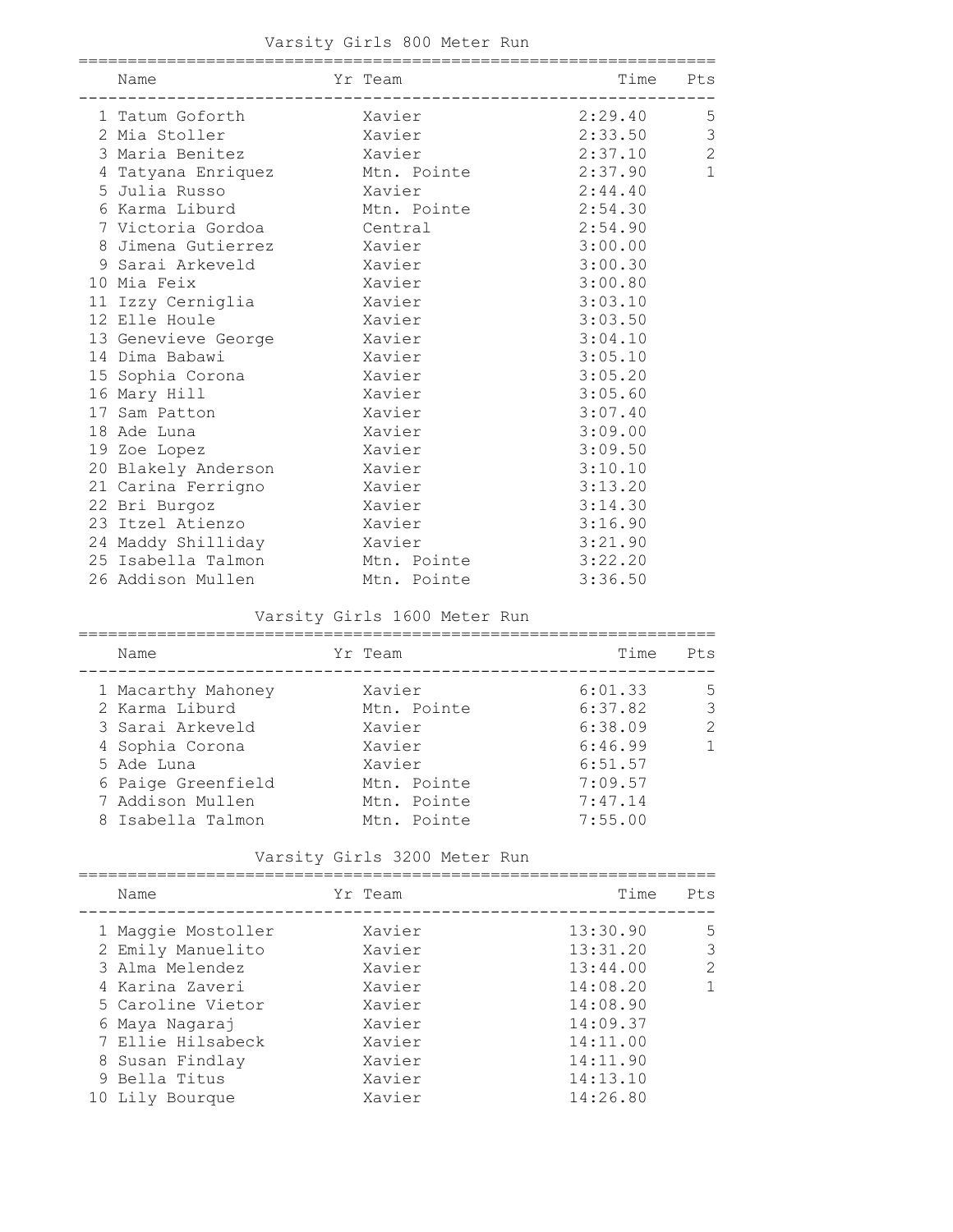|  |  |  |  | Varsity Girls 100 Meter Hurdles |  |
|--|--|--|--|---------------------------------|--|
|--|--|--|--|---------------------------------|--|

| Name              | Yr Team     | Time  | Wind H#    | Pts           |
|-------------------|-------------|-------|------------|---------------|
| 1 Mackenzie Lopez | Xavier      | 16.39 | NWI        | 5             |
| 2 Nalaejah Harris | Mtn. Pointe | 17.77 | NWI 2      | 3             |
| 3 Annette Gbekia  | Xavier      | 19.14 | - 2<br>NWI | $\mathcal{L}$ |
| 4 Mia Portillo    | Xavier      | 19.25 | NWI        |               |
| 5 Jai'dah Edwards | Mtn. Pointe | 19.94 | NWI        |               |
| 6 Morgan Finch    | Xavier      | 21.28 | - 2<br>NWI |               |
| 7 Alexia Loya     | Xavier      | 24.25 | - 2<br>NWI |               |

#### Varsity Girls 300 Meter Hurdles

| Name               | Yr Team |             | Time  | Pt.s          |
|--------------------|---------|-------------|-------|---------------|
| 1 Jai'dah Edwards  |         | Mtn. Pointe | 51.28 | .5            |
| 2 Grace McClelland | Xavier  |             | 55.20 | 3             |
| 3 Morgan Finch     | Xavier  |             | 55.65 | $\mathcal{P}$ |
| 4 Callie Ehmann    | Xavier  |             | 58.34 | 1             |
| 5 Mia Portillo     | Xavier  |             | 58.57 |               |

## Varsity Girls 4x100 Meter Relay

| Team                           | Time Pts       |    |
|--------------------------------|----------------|----|
| 1 Central A<br>2 Mtn. Pointe A | 53.05<br>53.77 | 5. |

## Varsity Girls 4x400 Meter Relay

| Team                     | Time               | Pt.s |
|--------------------------|--------------------|------|
| 1 Xavier A               | 4:16.23            | .5   |
| 2 Xavier B<br>3 Xavier C | 4:37.95<br>4:53.00 |      |
| 4 Mtn. Pointe            | 5:05.66            |      |

## Varsity Girls High Jump

| Name              | Yr Team     | Mark        | Pts |
|-------------------|-------------|-------------|-----|
|                   |             |             |     |
| 1 Abriel Wright   | Mtn. Pointe | $4 - 06.00$ | 5   |
| 2 Lia Sims        | Central     | $4 - 06.00$ |     |
| 3 Kemani Farrar   | Mtn. Pointe | $4 - 02.00$ |     |
| 4 Katherine Black | Mtn. Pointe | $3 - 08.00$ |     |
| 5 Cherish Jaabir  | Mtn. Pointe | $3 - 06.00$ |     |

#### Varsity Girls Long Jump

| Name                    | Yr Team     |              | Mark Wind | Pts |
|-------------------------|-------------|--------------|-----------|-----|
| 1 Cierra Gonzalez       | Xavier      | $17 - 07.75$ | NWI       | 5   |
| 2 Alexis Emerson-Berryh | Mtn. Pointe | $15 - 10.00$ | NWI       | 3   |
| 3 Riley Ward            | Xavier      | $15 - 00.00$ | NWI       | 2   |
| 4 Bella Gomez           | Xavier      | $14 - 08.00$ | NWI       |     |
| 5 Marley Stoller        | Xavier      | $14 - 06.50$ | NWI       |     |
| 6 Lia Sims              | Central     | $14 - 04.00$ | NWI       |     |
| 7 Vivian Amoia          | Xavier      | $13 - 05.00$ | NWI       |     |
| 8 Lucy Benjamin         | Xavier      | $13 - 04.75$ | NWI       |     |
| 9 Sofia Asher           | Xavier      | $13 - 03.00$ | NWI       |     |
| 10 Tayvianna Carr       | Central     | $12 - 02.75$ | NWI       |     |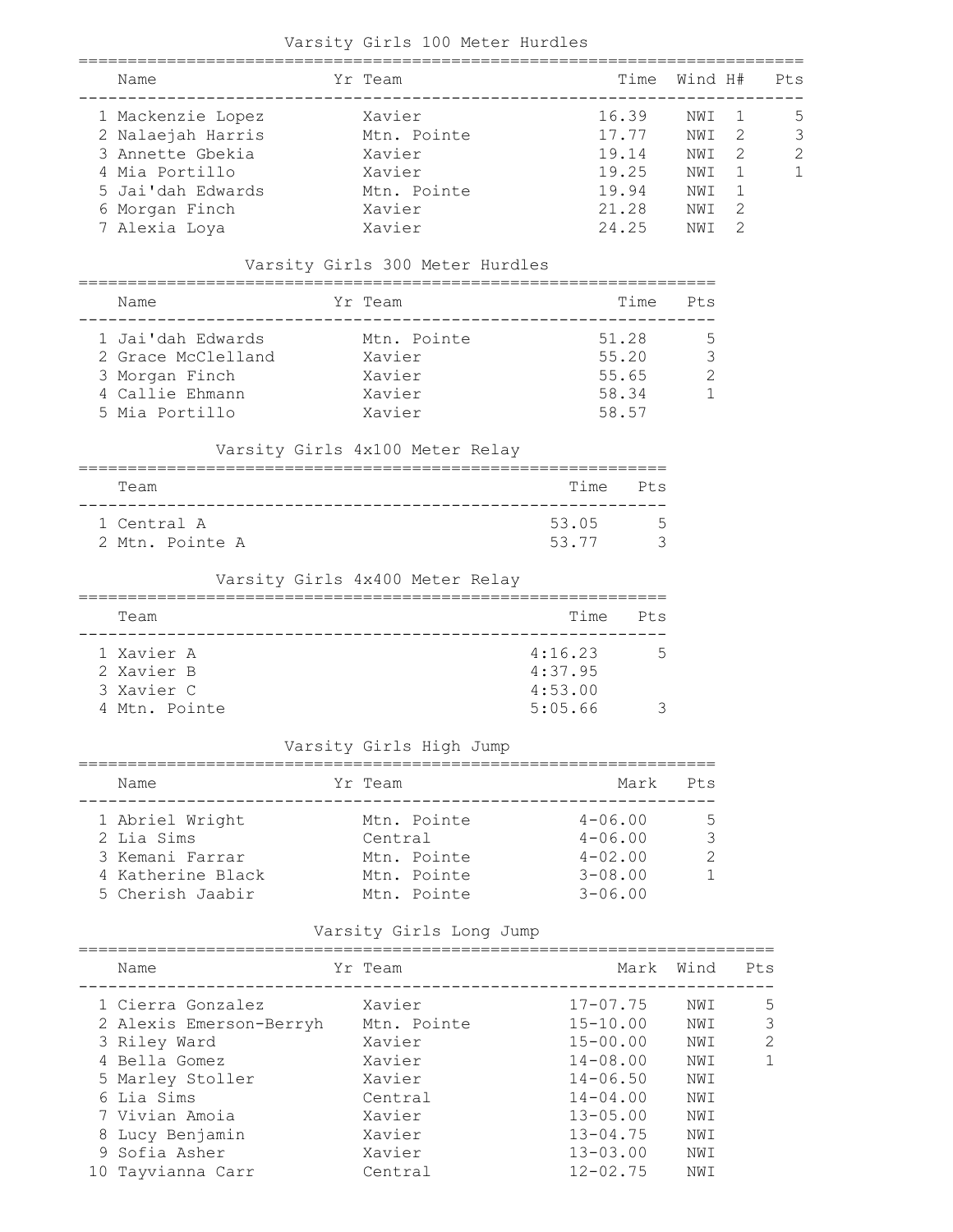| Varsity Girls Triple Jump |  |  |
|---------------------------|--|--|
|                           |  |  |

| Name               | Yr Team     |              | Mark Wind | Pts           |
|--------------------|-------------|--------------|-----------|---------------|
| 1 Sofia Asher      | Xavier      | $31 - 02.50$ | NW T      | -5            |
| 2 Souljah Williams | Mtn. Pointe | 29-08 00     | NW T      | $\mathcal{R}$ |

#### Varsity Girls Shot Put

| Name               | Yr Team | Mark         | Pts                     |
|--------------------|---------|--------------|-------------------------|
| 1 Elena Soderstrom | Xavier  | $28 - 09.00$ | -5                      |
| 2 Lis Montoya      | Xavier  | $24 - 04.00$ | 3                       |
| 3 Jhaynla James    | Central | $23 - 10.00$ | $\mathcal{D}_{1}^{(1)}$ |
| 4 Callie Ehmann    | Xavier  | $23 - 09.00$ | 1                       |
| 5 Nijah Jones      | Central | $21 - 04.00$ |                         |
| 6 Emily Alaimo     | Xavier  | $19 - 00.00$ |                         |
| 6 Aymara Ubom      | Xavier  | $19 - 00.00$ |                         |
| 8 Sofia Singh      | Xavier  | $17 - 02.50$ |                         |
|                    |         |              |                         |

## Varsity Girls Discus Throw

| Name               | Yr Team | Mark      | Pts           |
|--------------------|---------|-----------|---------------|
| 1 Elena Soderstrom | Xavier  | $93 - 06$ | 5             |
| 2 Nijah Jones      | Central | $60 - 09$ | 3             |
| 3 Aymara Ubom      | Xavier  | $57 - 05$ | $\mathcal{P}$ |
| 4 Callie Ehmann    | Xavier  | $57 - 00$ |               |
| 5 Lis Montoya      | Xavier  | $56 - 06$ |               |
| 6 Jhaynla James    | Central | $51 - 11$ |               |
| 7 Emily Alaimo     | Xavier  | $51 - 06$ |               |
| 8 Sofia Singh      | Xavier  | $43 - 05$ |               |

#### Varsity Girls Team Scores (15 Events Scored)

| Team          | Pts |                |           |                  |                     | Spr Dst Hrd Rel Thr Jmp Oth |  |
|---------------|-----|----------------|-----------|------------------|---------------------|-----------------------------|--|
|               |     |                |           |                  |                     |                             |  |
| 1 Xavier      | 106 |                |           | 28 29 14 5 17 13 |                     |                             |  |
| 2 Mtn. Pointe | 37  | 5 <sup>7</sup> | 4         | 8                | 60                  | -14                         |  |
| 3 Central     | ਾਵ  | $\cap$         | $\bigcup$ |                  | $0 \quad 5 \quad 5$ | ₹.                          |  |

## **Non-Varsity 100m and 200m on the next two pages.**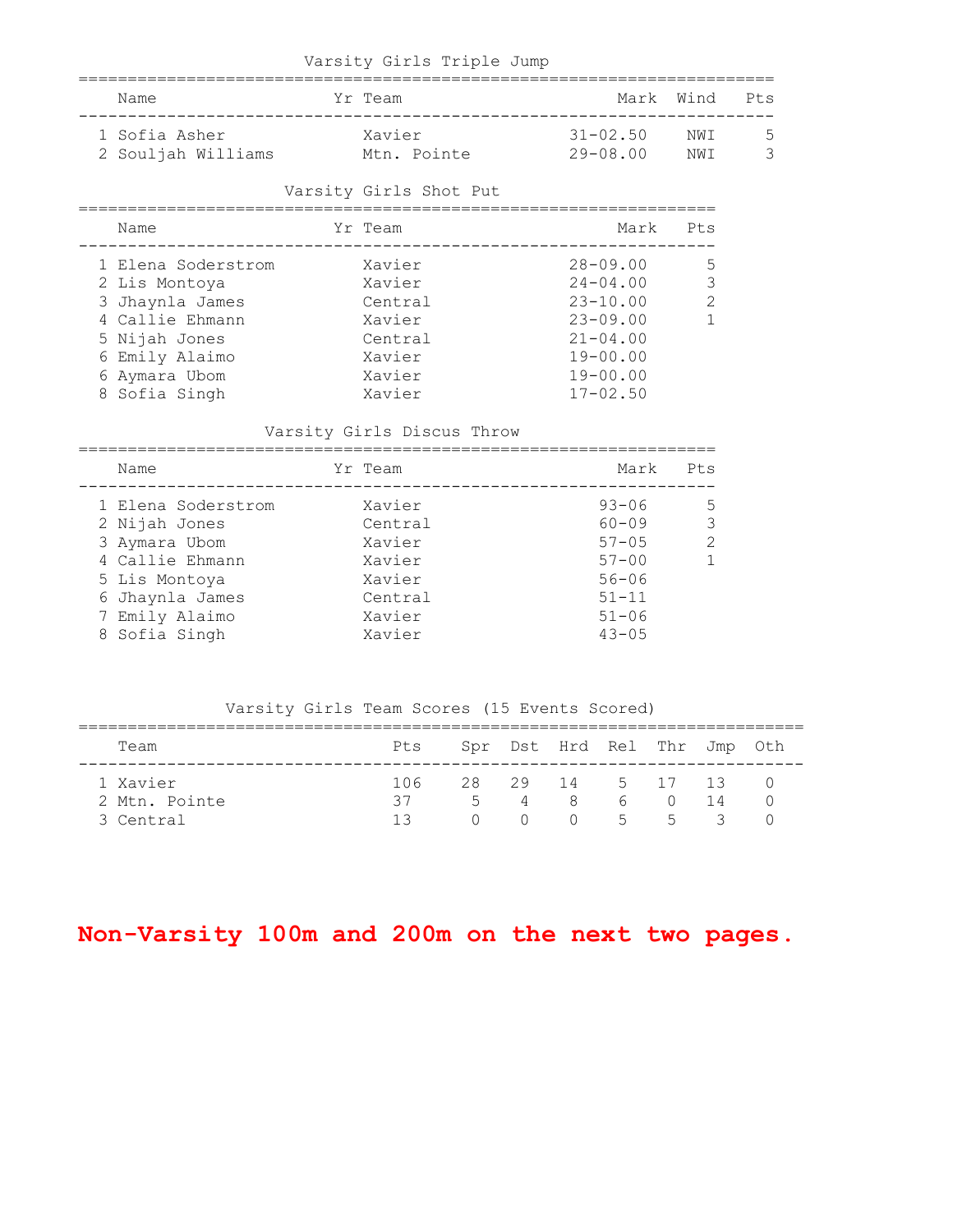| JV Girls 100 Meter Dash |  |
|-------------------------|--|
|-------------------------|--|

|   | Name                  | Yr Team     |       | Time Wind H# |                |
|---|-----------------------|-------------|-------|--------------|----------------|
|   | 1 Julianne Veloria    | Xavier      | 13.04 | NWI          | 2              |
|   | 2 Mia Stoller         | Xavier      | 13.51 | NWI          | 2              |
|   | 3 Grace McClelland    | Xavier      | 13.52 | NWI          | $\mathbf{1}$   |
|   | 4 Lucy Benjamin       | Xavier      | 13.56 | NWI          | $\mathbf{1}$   |
|   | 5 Dominique Reagan    | Mtn. Pointe | 13.66 | NWI          | $\mathbf{1}$   |
|   | 6 Vivian Amoia        | Xavier      | 13.67 | NWI          | $\overline{2}$ |
|   | Jai'dah Edwards       | Mtn. Pointe | 13.97 | NWI          | $\mathbf 1$    |
| 8 | Sejal Patel           | Xavier      | 13.98 | NWI          | $\overline{c}$ |
| 9 | India Green           | Mtn. Pointe | 14.06 | NWI          | $\mathcal{S}$  |
|   | 10 Semaj Mason        | Mtn. Pointe | 14.11 | NWI          | $\mathbf{2}$   |
|   | 11 Kaira Burrage      | Xavier      | 14.32 | NWI          | 4              |
|   | 12 Annette Gbekia     | Xavier      | 14.38 | NWI          | 5              |
|   | 13 Riley Ward         | Xavier      | 14.60 | NWI          | 3              |
|   | 14 Abriel Wright      | Mtn. Pointe | 14.76 | NWI          | 4              |
|   | 15 I'Jaunaye Kennedy  | Mtn. Pointe | 14.78 | NWI          | $\mathbf{2}$   |
|   | 16 Kemani Farrar      | Mtn. Pointe | 14.93 | NWI          | 4              |
|   | 17 Alexia Loya        | Xavier      | 14.98 | NWI          | 5              |
|   | 18 Chloe Cooper       | Xavier      | 15.04 | NWI          | $\overline{4}$ |
|   | 19 Cherish Jaabir     | Mtn. Pointe | 15.10 | NWI          | $\mathcal{S}$  |
|   | 20 Keira Rayford      | Mtn. Pointe | 15.16 | NWI          | $\overline{4}$ |
|   | 21 Khaydie Ramos      | Xavier      | 15.17 | NWI          | 3              |
|   | 22 Kaileia Hong       | Xavier      | 15.29 | NWI          | 3              |
|   | 23 Katherine Black    | Mtn. Pointe | 15.67 | NWI          | 3              |
|   | 24 Jasmine Yarberough | Central     | 15.71 | NWI          | $\mathbf{1}$   |
|   | 25 Jniyah Coopwood    | Mtn. Pointe | 16.14 | NWI          | 3              |
|   | 26 Lily Foster        | Xavier      | 16.22 | NWI          | 5              |
|   | 27 Nijah Jones        | Central     | 16.24 | NWI          | $\mathbf{2}$   |
|   | 28 Remie Harris       | Mtn. Pointe | 16.35 | NWI          | 4              |
|   | 29 Lainey Swann       | Mtn. Pointe | 16.58 | NWI          | 2              |
|   | 30 Elayna Pennell     | Xavier      | 16.60 | NWI          | 5              |
|   | 31 Julia Purcell      | Xavier      | 17.07 | NWI          | 3              |
|   | 32 Regina Kaliwambo   | Central     | 17.43 | NWI          | $\mathbf{1}$   |